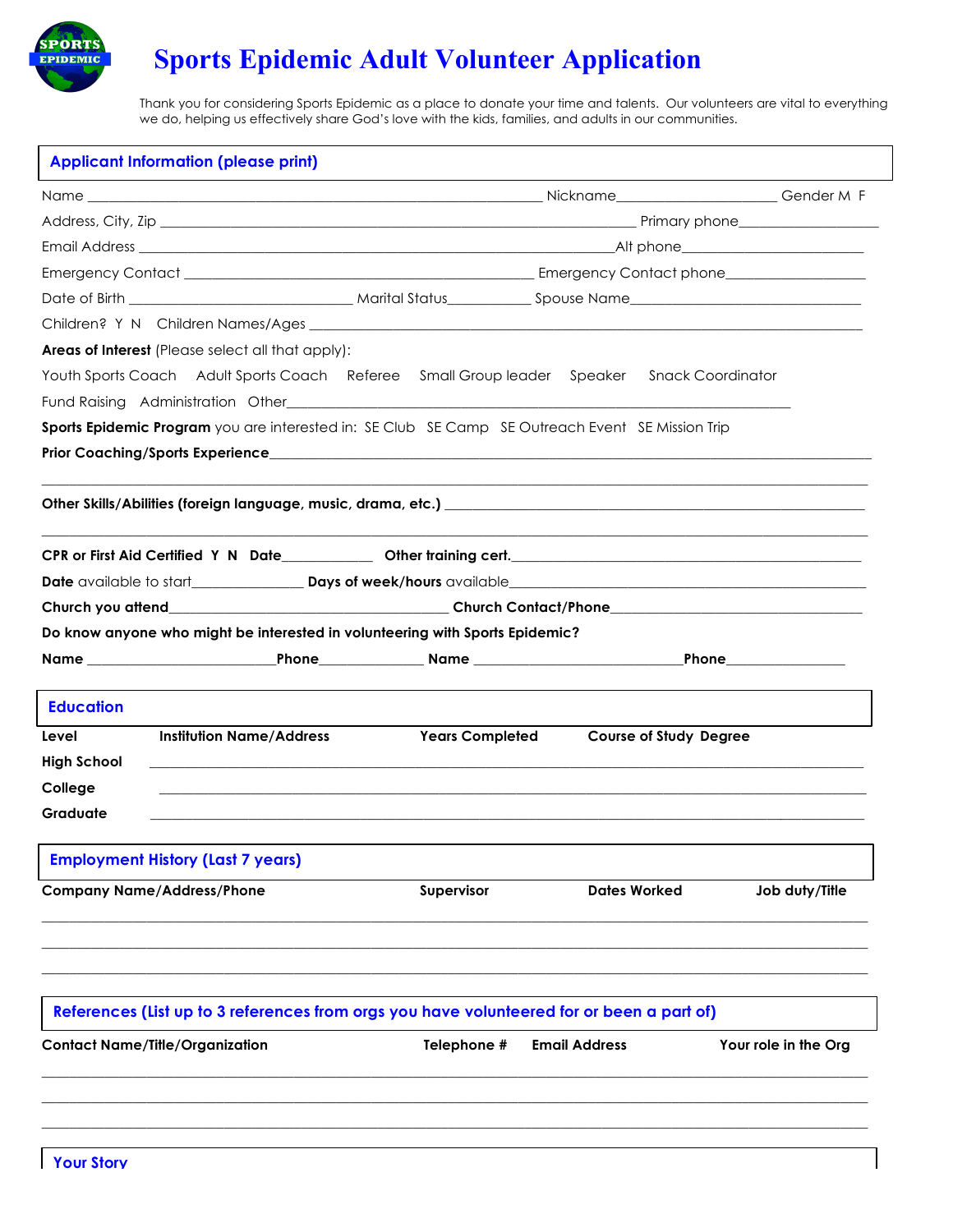**\_\_\_\_\_\_\_\_\_\_\_\_\_\_\_\_\_\_\_\_\_\_\_\_\_\_\_\_\_\_\_\_\_\_\_\_\_\_\_\_\_\_\_\_\_\_\_\_\_\_\_\_\_\_\_\_\_\_\_\_\_\_\_\_\_\_\_\_\_\_\_\_\_\_\_\_\_\_\_\_\_\_\_\_\_\_\_\_\_\_\_\_\_\_\_\_\_\_\_\_\_\_\_\_\_\_\_\_\_\_\_\_\_\_\_\_\_\_ \_\_\_\_\_\_\_\_\_\_\_\_\_\_\_\_\_\_\_\_\_\_\_\_\_\_\_\_\_\_\_\_\_\_\_\_\_\_\_\_\_\_\_\_\_\_\_\_\_\_\_\_\_\_\_\_\_\_\_\_\_\_\_\_\_\_\_\_\_\_\_\_\_\_\_\_\_\_\_\_\_\_\_\_\_\_\_\_\_\_\_\_\_\_\_\_\_\_\_\_\_\_\_\_\_\_\_\_\_\_\_\_\_\_\_\_\_\_ \_\_\_\_\_\_\_\_\_\_\_\_\_\_\_\_\_\_\_\_\_\_\_\_\_\_\_\_\_\_\_\_\_\_\_\_\_\_\_\_\_\_\_\_\_\_\_\_\_\_\_\_\_\_\_\_\_\_\_\_\_\_\_\_\_\_\_\_\_\_\_\_\_\_\_\_\_\_\_\_\_\_\_\_\_\_\_\_\_\_\_\_\_\_\_\_\_\_\_\_\_\_\_\_\_\_\_\_\_\_\_\_\_\_\_\_\_\_ \_\_\_\_\_\_\_\_\_\_\_\_\_\_\_\_\_\_\_\_\_\_\_\_\_\_\_\_\_\_\_\_\_\_\_\_\_\_\_\_\_\_\_\_\_\_\_\_\_\_\_\_\_\_\_\_\_\_\_\_\_\_\_\_\_\_\_\_\_\_\_\_\_\_\_\_\_\_\_\_\_\_\_\_\_\_\_\_\_\_\_\_\_\_\_\_\_\_\_\_\_\_\_\_\_\_\_\_\_\_\_\_\_\_\_\_\_\_ \_\_\_\_\_\_\_\_\_\_\_\_\_\_\_\_\_\_\_\_\_\_\_\_\_\_\_\_\_\_\_\_\_\_\_\_\_\_\_\_\_\_\_\_\_\_\_\_\_\_\_\_\_\_\_\_\_\_\_\_\_\_\_\_\_\_\_\_\_\_\_\_\_\_\_\_\_\_\_\_\_\_\_\_\_\_\_\_\_\_\_\_\_\_\_\_\_\_\_\_\_\_\_\_\_\_\_\_\_\_\_\_\_\_\_\_\_\_ \_\_\_\_\_\_\_\_\_\_\_\_\_\_\_\_\_\_\_\_\_\_\_\_\_\_\_\_\_\_\_\_\_\_\_\_\_\_\_\_\_\_\_\_\_\_\_\_\_\_\_\_\_\_\_\_\_\_\_\_\_\_\_\_\_\_\_\_\_\_\_\_\_\_\_\_\_\_\_\_\_\_\_\_\_\_\_\_\_\_\_\_\_\_\_\_\_\_\_\_\_\_\_\_\_\_\_\_\_\_\_\_\_\_\_\_\_\_ \_\_\_\_\_\_\_\_\_\_\_\_\_\_\_\_\_\_\_\_\_\_\_\_\_\_\_\_\_\_\_\_\_\_\_\_\_\_\_\_\_\_\_\_\_\_\_\_\_\_\_\_\_\_\_\_\_\_\_\_\_\_\_\_\_\_\_\_\_\_\_\_\_\_\_\_\_\_\_\_\_\_\_\_\_\_\_\_\_\_\_\_\_\_\_\_\_\_\_\_\_\_\_\_\_\_\_\_\_\_\_\_\_\_\_\_\_\_ \_\_\_\_\_\_\_\_\_\_\_\_\_\_\_\_\_\_\_\_\_\_\_\_\_\_\_\_\_\_\_\_\_\_\_\_\_\_\_\_\_\_\_\_\_\_\_\_\_\_\_\_\_\_\_\_\_\_\_\_\_\_\_\_\_\_\_\_\_\_\_\_\_\_\_\_\_\_\_\_\_\_\_\_\_\_\_\_\_\_\_\_\_\_\_\_\_\_\_\_\_\_\_\_\_\_\_\_\_\_\_\_\_\_\_\_\_\_ \_\_\_\_\_\_\_\_\_\_\_\_\_\_\_\_\_\_\_\_\_\_\_\_\_\_\_\_\_\_\_\_\_\_\_\_\_\_\_\_\_\_\_\_\_\_\_\_\_\_\_\_\_\_\_\_\_\_\_\_\_\_\_\_\_\_\_\_\_\_\_\_\_\_\_\_\_\_\_\_\_\_\_\_\_\_\_\_\_\_\_\_\_\_\_\_\_\_\_\_\_\_\_\_\_\_\_\_\_\_\_\_\_\_\_\_\_\_**



Why you want to volunteer

PÔRT EPIDEMIC

### **Statement (Please read carefully before signing)**

#### **Sports Epidemic Statement of Faith**

• The sole basis for our belief is the Bible, which is uniquely God-inspired, without error, and the final authority for living (2 Timothy 3:16-17)

**\_\_\_\_\_\_\_\_\_\_\_\_\_\_\_\_\_\_\_\_\_\_\_\_\_\_\_\_\_\_\_\_\_\_\_\_\_\_\_\_\_\_\_\_\_\_\_\_\_\_\_\_\_\_\_\_\_\_\_\_\_\_\_\_\_\_\_\_\_\_\_\_\_\_\_\_\_\_\_\_\_\_\_\_\_\_\_\_\_\_\_\_\_\_\_\_\_\_\_\_\_\_\_\_\_\_\_\_\_\_\_\_\_\_\_\_\_\_ \_\_\_\_\_\_\_\_\_\_\_\_\_\_\_\_\_\_\_\_\_\_\_\_\_\_\_\_\_\_\_\_\_\_\_\_\_\_\_\_\_\_\_\_\_\_\_\_\_\_\_\_\_\_\_\_\_\_\_\_\_\_\_\_\_\_\_\_\_\_\_\_\_\_\_\_\_\_\_\_\_\_\_\_\_\_\_\_\_\_\_\_\_\_\_\_\_\_\_\_\_\_\_\_\_\_\_\_\_\_\_\_\_\_\_\_\_\_ \_\_\_\_\_\_\_\_\_\_\_\_\_\_\_\_\_\_\_\_\_\_\_\_\_\_\_\_\_\_\_\_\_\_\_\_\_\_\_\_\_\_\_\_\_\_\_\_\_\_\_\_\_\_\_\_\_\_\_\_\_\_\_\_\_\_\_\_\_\_\_\_\_\_\_\_\_\_\_\_\_\_\_\_\_\_\_\_\_\_\_\_\_\_\_\_\_\_\_\_\_\_\_\_\_\_\_\_\_\_\_\_\_\_\_\_\_\_**

- There is one God, eternally existing in three persons Father, Son and Holy Spirit each possessing all the attributes of deity. (Matthew 28:19)
- God created humans to have fellowship with Him, but they defied God by sinfully going their own way. As a result, we need God's saving grace to end our alienation from Him. Salvation comes only through God's grace not human effort - and must be received personally by repentance and faith. (Romans 3:23-26, Romans 5:1)
- Jesus Christ, second Person of the Trinity, born of a virgin, lived a sinless life on earth and voluntarily paid for our sin by shedding His blood and dying on the cross as our substitute. This accomplished salvation for all who receive grace by trusting in Him alone. He rose from the dead and is the only mediator between God and us. He will return to earth for the Church. (John 1:1, Matthew 1:18:25, 1 Corinthians 15:1-8, Acts 1:9-11, Hebrews 9:27-28, 1Thessalonians 4:13-17)
- We believe in the present ministry of the Holy Spirit, by whose indwelling the Christian is enabled to live a godly life. (John 14:15-26; John 16:5-16; Ephesians 1:13-14)
- Love is our priority (Mark 12:28-34, 1 Corinthians 13:1-3,13)

I have read and am in agreement with **Sports Epidemic's Statement of Faith Initial \_**\_\_\_\_\_\_\_\_\_

**Sports Epidemic Waiver of Liability, Indemnity, Assumption of Risk and Media Release Agreement (read carefully & sign)**

*Waiver: In consideration of permission to use, today and on all future dates the property, facilities, and services used by Sports Epidemic (SE), I, on behalf of myself, my heirs, personal representatives, or assigns, do hereby release, waive, discharge, and agree not to sue SE, its directors, officers, employees, volunteers, independent contractors, agents and as applicable, owners and lessors of premises on which the activity takes place from liability from any and all claims arising from the ordinary negligence of SE or any of the aforementioned parties. This agreement applies to 1) personal injury (including death) from accidents or illnesses arising from volunteer support to SE activities including, but not limited to, sports activities, meetings, and events, and individual use of facilities, premises, or equipment; and to 2) any and all claims resulting from the damage to, loss of, or theft of property.* 

*Indemnification and Hold Harmless: I agree to HOLD HARMLESS AND INDEMNIFY SE from all claims resulting from negligence and to reimburse them for any expenses incurred by SE in investigating and defending a claim or suit if my claim is withdrawn, or to the extent a court or arbitration determines that SE or is not responsible for the injury or loss.*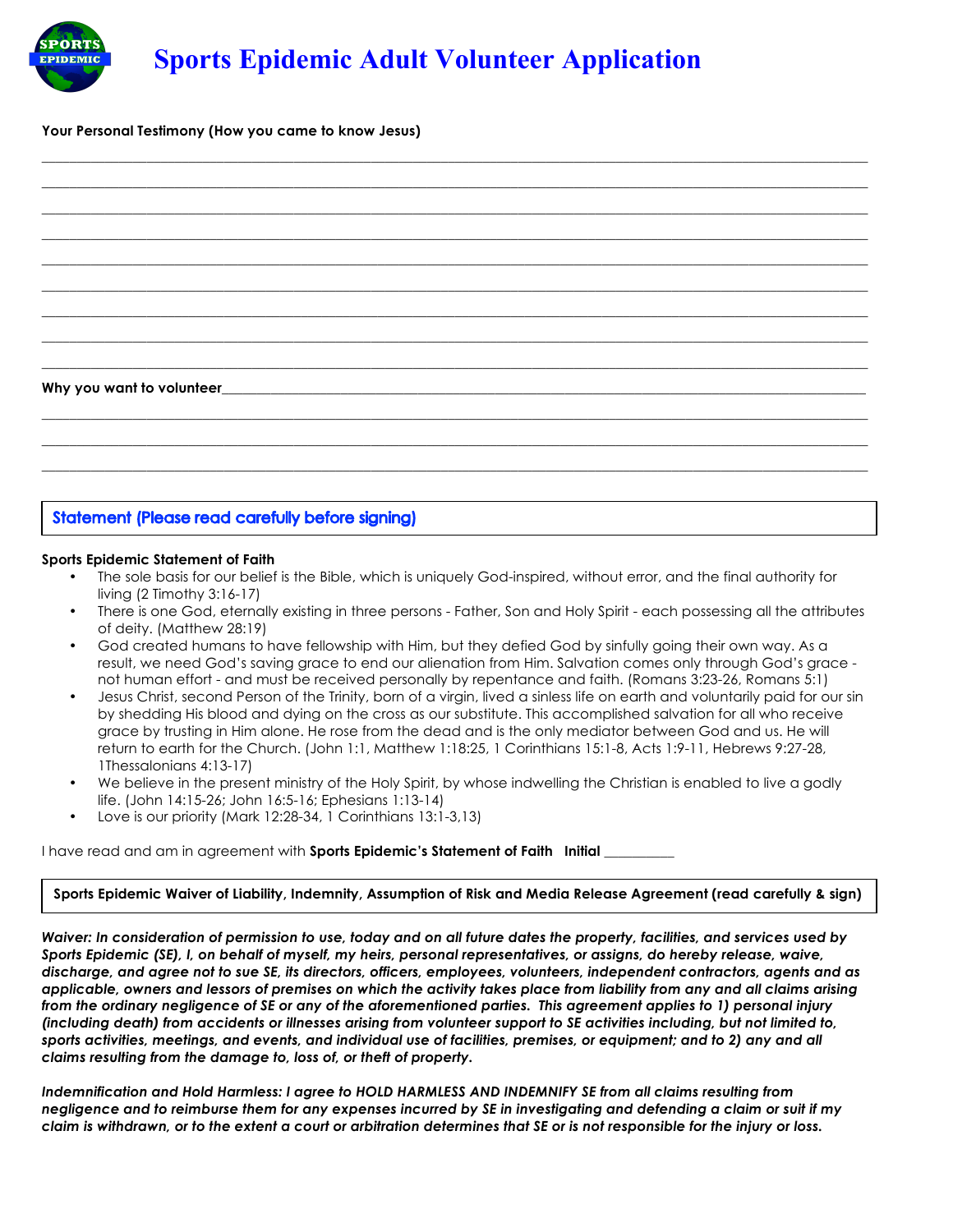

*Assumption of Risks: Physically activity, by its very nature, carries with it certain inherent risks that cannot be eliminated regardless of the care taken to avoid injuries. SE conducts various sports activities to include, but not limited to, flag football, soccer, basketball, kickball, softball, ultimate Frisbee, volleyball, walking, jogging and running. Some of these involve strenuous exertions of strength using various muscle groups, some involve quick movements involving speed and change of direction, and others involve sustained physical activity, which places stress on the cardiovascular system. The specific risks vary from one activity to another, but in each activity the risks range from 1) minor injuries such as scratches, bruises, and sprains to 2) major injuries such as loss of sight, joint or back injuries, concussions, and heart attacks to 3) and catastrophic injuries including paralysis and death. I have read the previous paragraphs and I know the nature of the activities of SE, I understand the demands of those activities relative to my physical condition and skill level, and I appreciate the types of injuries, which may occur as a result of activities made possible through SE. I attest that I am in good health and have no physical conditions that affect my ability to provide volunteer support in sports activities, and a medical practitioner has not advised me otherwise. I hereby assert that participation is voluntary and that I knowingly assume all such risks. In connection with any injury or other medical conditions I may experience while supporting a SE activity, I consent to be removed and authorize medical personnel, in their discretion, to address whatever medical issues they deem necessary. I further agree that I will be fully responsible for payment of any and all medical services, ambulance transport service, and treatment rendered to me. I have received and read the Sports Epidemic Concussion Awareness and Safety Recognition Program Guide found on Sports Epidemic's website (www.sportsepidemic.org).* 

*Media Release: I hereby authorize SE to use, reproduce, distribute, display, and to license others to use, reproduce, distribute, and display, my image, and photograph, as well as any video, digital, or audio recording or reproduction, in connection with external and internal communications for the sole purpose of advancing SE Programs. I acknowledge and consent that registration will allow SE to obtain access to personal information regarding me.* 

*Acknowledgement of Understanding: I have read this Waiver of liability, Indemnification, Assumption of Risk and Media Release agreement and fully understand its terms. I acknowledge that I am signing freely and voluntarily and intend my signature to signify a complete assumption of the inherent risks of my volunteer support or observation of SE activities to the greatest extent allowed by law.*

I certify that the information in this application is accurate and complete. I understand that omission, misrepresentation or falsification of any information is grounds for withdrawal of any volunteer opportunities. I give Sports Epidemics permission to contact previous employers, church/volunteer organization related contacts, and personal references and agree to release Sports Epidemic and all persons, companies, or corporations supplying such information from all liability or responsibility.

*Signature\_\_\_\_\_\_\_\_\_\_\_\_\_\_\_\_\_\_\_\_\_\_\_\_\_\_\_\_\_\_\_\_\_\_\_\_\_\_\_\_\_\_\_\_\_\_\_\_\_\_\_\_ Date\_\_\_\_\_\_\_\_\_\_\_\_\_\_\_\_\_*